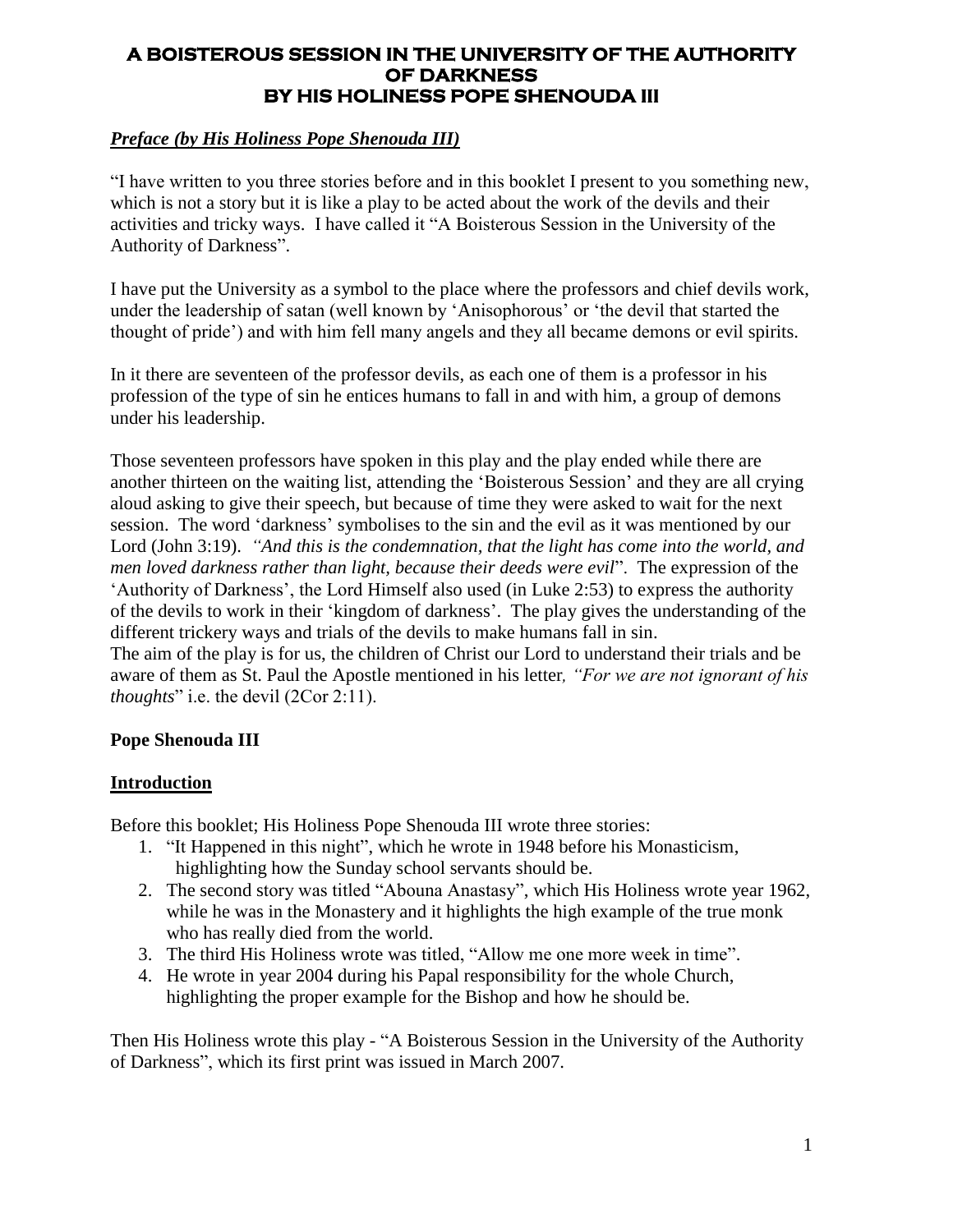When I saw the booklet, I found it would be very good to translate to English for the benefit of our new generation in migrant countries, as through the hard pastoral work of His Holiness Pope Shenouda III, the Coptic Orthodox Church spread all around the whole world from east to west and from north to south. We all pray and ask the Lord our God to keep the life of His Holiness Pope Shenouda III for us for many years and peaceful times to come.

This booklet has been translated by Very Rev. Fr. Tadros El-Bakhoumi St. Mary, St. Bakhomios and St. Shenouda Coptic Orthodox Church - Sydney Australia in November 2007.

## **THE UNIVVESITY OF THE AUTHORITY OF DARKNESS**

It was a very dark night and we are inside a large meeting hall in the University with heavy metal music being heard, altering between very exciting and agitating loud beats to very frightening and loud satanic beats. There is in front of the hall, the main table and on top of it on the walls there are banners in which is written the following phrases:

- "This is your hour and the authority of darkness"<sup>1</sup>
- "They have loved darkness more than light"<sup>2</sup>
- "Let satan live, let the dragon live, let the old serpent live"  $3$



On the wall behind the high big throne in the middle of the main table, where satan sits, is the god of this age<sup>4</sup>.

There are other banners with phrases written in it like, "Woe be to the clergy", "Woe be to the righteous", "Woe be to the ascetics"…etc…

On the main table, on the big throne in its middle sat satan\* and around him sat the chief of his followers from the professors of the 'University of the Authority of Darkness'.

*\* "satan"\* - the devil named in Arabic ("eblees") from the origin Greek word in Coptic which reads "diabolous". The word satan is from the Hebrew verb ("shatan" means resist) as all his works are meant to oppose God.*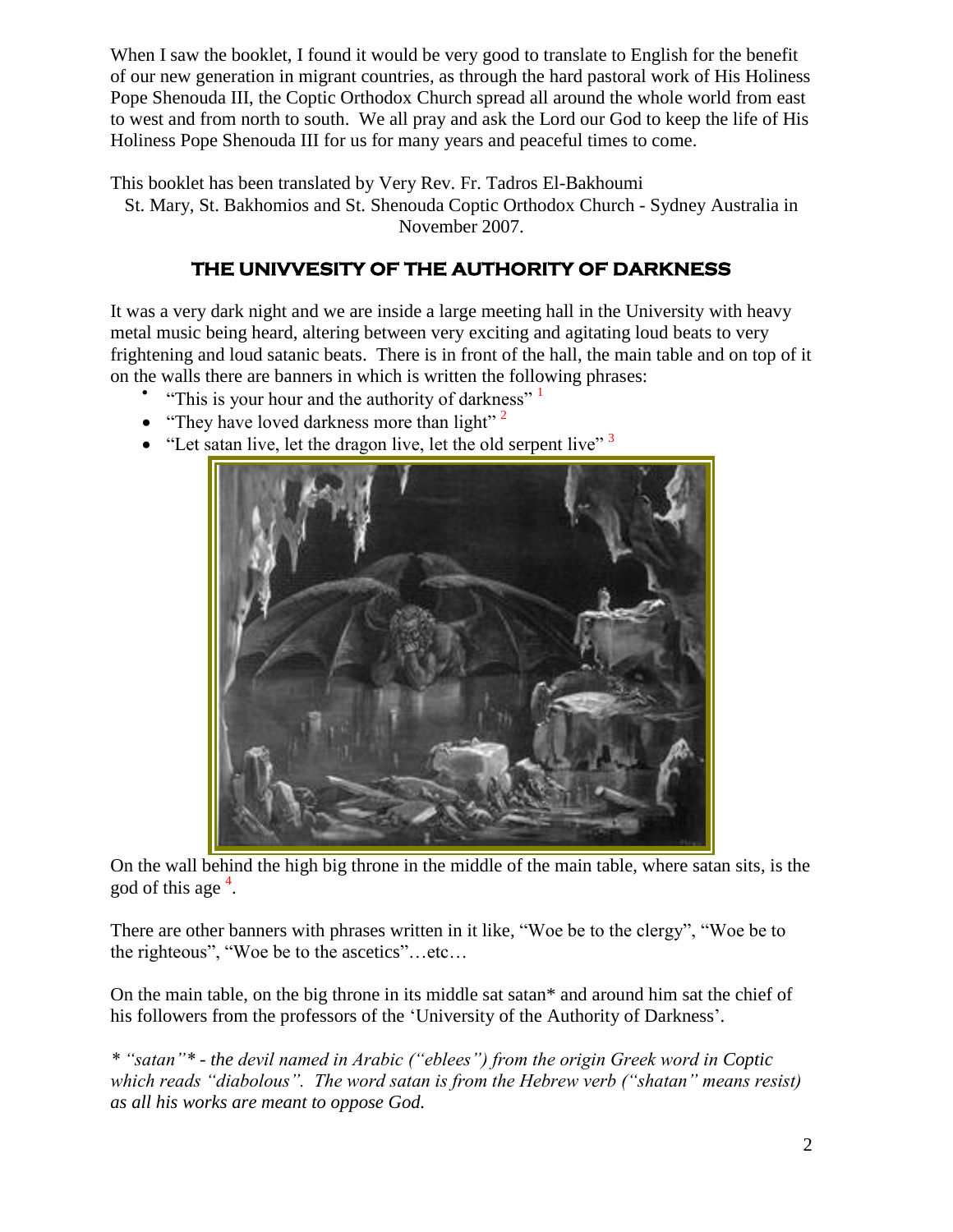Each one of them having in front of him a big file of paper work from his profession of sin; ready to present his activities and his achievements and to debate and answer any questions directed to him about his field of work.

satan stood in the middle furious with anger and his eyes reddish like fire in its hottest flame. Very angry and abusive words were coming out from his mouth like flaming splinters, fiery with anger, throwing them to spread in all directions of the hall. His tone of voice showed his great anger upon his followers, telling them in a very sharp loud voice:

#### **satan:**

"You are all lazy, all of you are lazy. What is this terrible luke warmness I see in our kingdom, which is extending to the ends of the world and has been always known by hyper activities and cunning trickeries, which we always had since we started our rebellious revolution against God".

#### **Very loud different voices:**

"What happened our mighty leader, why is your anger heated upon your servants; we are putting all our efforts and pushing ourselves very hard to spread corruption everywhere as you see".

#### **satan:** *(replies in deep grief expressing heartily bitterness)*

"Look with me and see how much we have lost in many battlefields, which were our main areas of activity, filled with our victims "the humans". Tell me where is the worship of the different gods in which field we lost? Where are the many gods we fabricated and introduced to humans to accept them as gods and worship them over many generations? Tell me where are those gods now? Tell me now where are those gods like "Raa" and "Amoun" who were worshipped by the ancient Egyptians? Where is the worship of the Cow "Hat hour"? And the Ox 'Abees' and the Serpent 'Pouto'? O what a great loss we have for the worshipping of the pagan trinity "Isis", "Ozorees" and "Set"? Where is the worship of "Jupitor" the great god of the Romans and "Zeus" the great god of the Greeks? What a great loss we have in the vanishing of the worship of "Marsh" - the god of wars and "Venus" - the god of beauty? Where is the worship of 'Airtimes' the god of the 'Ephesians'<sup>6</sup> and the god 'Estaroot' and 'Molko'<sup>7</sup>? Where is the idol gods that were filling the synagogue of Athens and they all worshipped it?

**satan:** *(kept in silence for a few moments showing great expressions of sadness on his face saying):*

"Where is the worship of the Pharaohs and the ancient kings? Where is the law of Mady and Persia with their idol gods they used to wrship<sup>9</sup>? Where is ...? Where is ...? Where is ... etc…

It was a fantastic fascinating beautiful past we had for our great kingdom but now it is gone as if it was a dream".

## *The Hall was silent for moments and sadness was covering all faces and all remained speechless. Then satan continued saying:*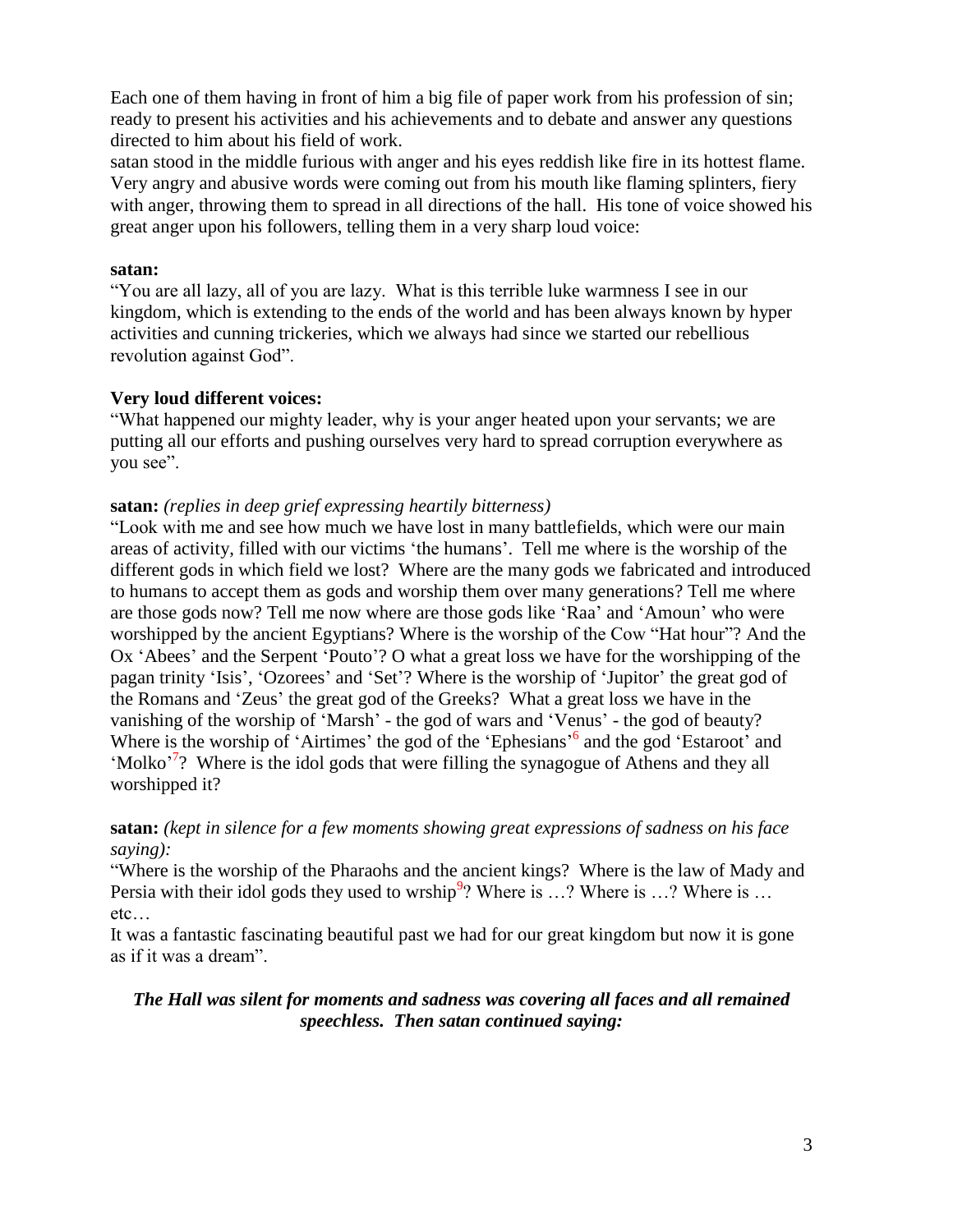#### **satan:**

"Before we had millions of atheists. Where are they now? This field we also lost. Where is the system of communism that was overtaking Russia and the Soviet Union for seventy years? It is also vanishing"

## *Another period of silence and every one of the professor devils were trying to express sadness in respect to their leader satan. Then 'the demon of vain glory and puffing up' stood saying:*

## **'The devil of vain glory and puffing up':**

"Pardon me my great leader. We can never forget your great works since you deceived the mother Eve and threw her and made Adam fall in disobedience and were kicked out of Paradise and from the beginning you stirred Cain to kill his brother Abel. We cannot forget how you worked hard to spread paganism and the worship of idols even in the kingdom of Israel and the kingdom of Judah, who have been well known to be the elect people of God.

## **side loud voices in a mocking way saying:**

"Oh yeah the elect people of God. This is a legendary story. There is nothing to be said about the elect people of God at all".

## **'The devil of vain glory':**

"Yes O great satan we can never forget all your achievements to Jeroboam the son of Nebat<sup>10</sup> and what you did with Ahab the king and his evil wife Isabel and before them your wonderful miraculous work with the people of Israel, who worshiped the golden ox while Moses was on the mount Sinai. But also our king you have to know that your faithful children of the professor devils had great achievements, which deserve your appreciation and encouragement to the efforts they put.

## **Different loud voices:**

"Yes we are active, yes we are hard workers, yes we are innovators to create new ways to make people accept our sinful ways. We are always working and will still be working continuously"

#### **'devil of vain glory':**

"Yes while we have lost the worship of those fabricated gods like "Raa", 'Jupitor' and 'Zeus', we still currently have the worship of 'Buddha', 'Brahma', and 'Confucius'. Also still under our authority, the majority from the far east as the system of communism is still there and is still followed by a few countries. Dear master I tell you there are many fields which tells clearly that the kingdom of satan is still here and will continue and reign over.

## D**ifferent side loud voices:**

"Well done 'devil of vain glory' well done you are a great defender".

## **Other voices**:

"We have been working and continue to work until we put an end to the Christian faith.

#### **Other voices:**

"No Christianity from today onwards".

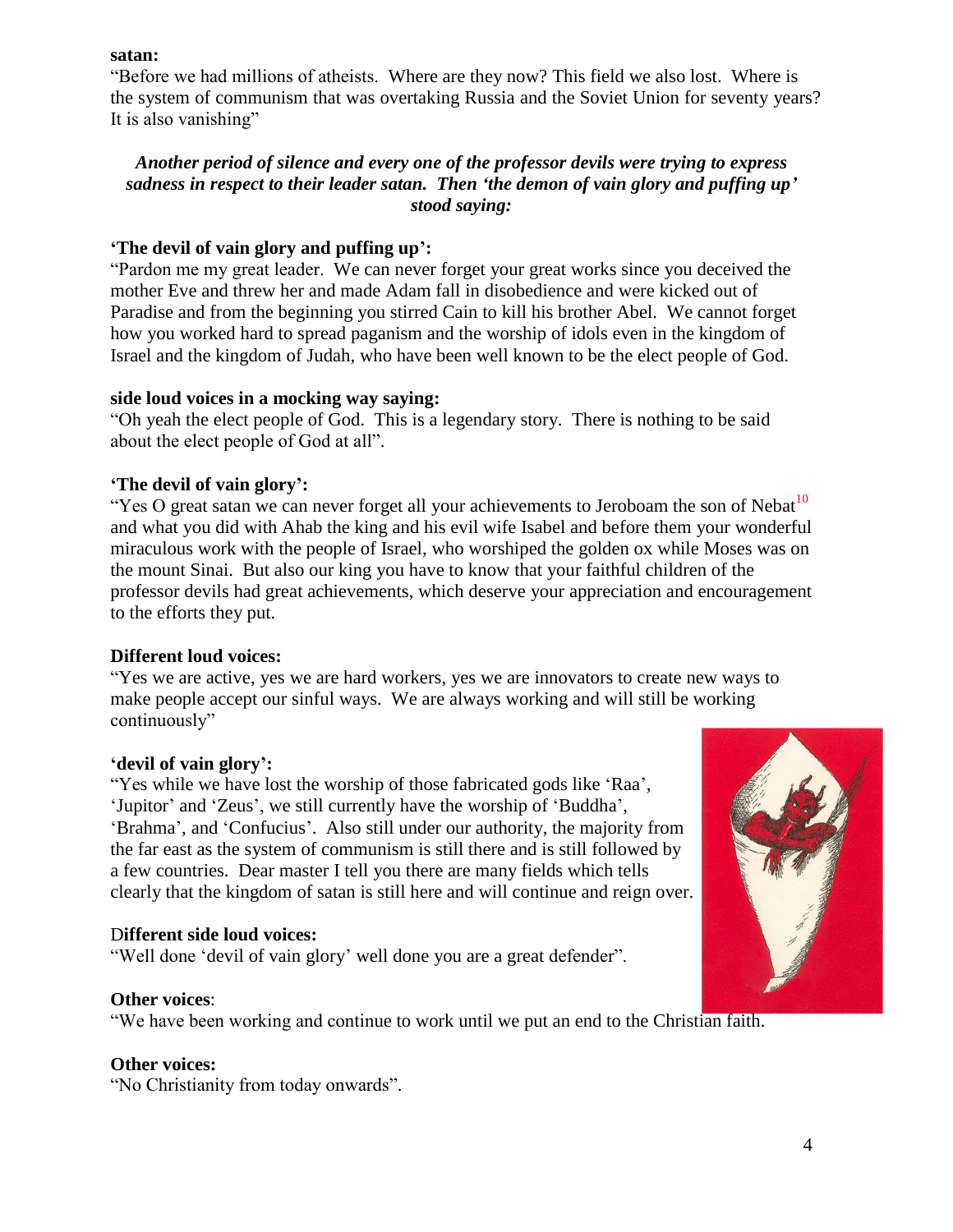#### **Other voices:**

"We will work hard to destroy and vanish all the true faith and beliefs in this called Christ and those who follow what is called the Bible, who are deceived by its deceitful words".

#### **satan:** (*after hearing all of this he stood and said in a voice of grief)*

"Are you happy with this called "Nazarene", I mean Jesus Christ, Who spoke boldly saying "I have seen satan falling from heaven like lightening"<sup>13</sup>? But I am here telling you that we all have to work hard and will never give up and will never fall down.

#### **Side voices:**

"Yes, we will never fall down, we will never fall down".

#### **Other voices:**

"Yes we will never fall but we will make those stupid believers to fall"

#### *Then satan started to be angry again and said in a loud voice:*

#### **satan:**

"Haven"t you read what this deceived John wrote in his revelation saying, "And the devil satan who deceived them was in the lake of fire and brimstone, where the beast and the false prophet are and they will be tormented day and night forever and ever<sup>14</sup>. And here I have to confirm to you that this lake of fire and brimstone, we will not enter it but those deceived who are called the Christian believers will enter it".

#### **Side voices:**

"Let this John of the revelation fall into fire with his revelation"

#### **Other voices:**

"The fire is for them not for us".

## **Other ones**:

"The lake of brimstone is for those who are called Christians to burn them with this faith".

**One of the devils cries out aloud:** "How dare they talk about the fire for us and we had already made them to worship the fire in some stages".

#### **Then the devil of corruption:** *(stood with his group of assistants and said):*

"Be assured O our leader who is full of wisdom and beauty. Yes in spite we had lost a lot but we are working in many other fields, which is my great field of corruption and here I would like to report to you about the corruption in morals, about the movies shown in cinemas, about the terrible night clubs and disco dancing halls and about many places of entertainment, which attract thousands of those humans.

Not only this but we are now also using technology and putting the corruption on the internet and web sites. We are working even in the marriages that this God has blessed to be defector relations and sexual relations under the name of partners and boyfriends and girlfriends. We also stirred the thoughts of humans to make banks of fertilised eggs from humans and to put all their trials in cloning. All these ways and other ways, which have been stated by their God to be corruption, we have wrapped it for them to be under the cover of fun , entertainment and amusement and it became a great field for earning money, which is motivating people to do it more and more.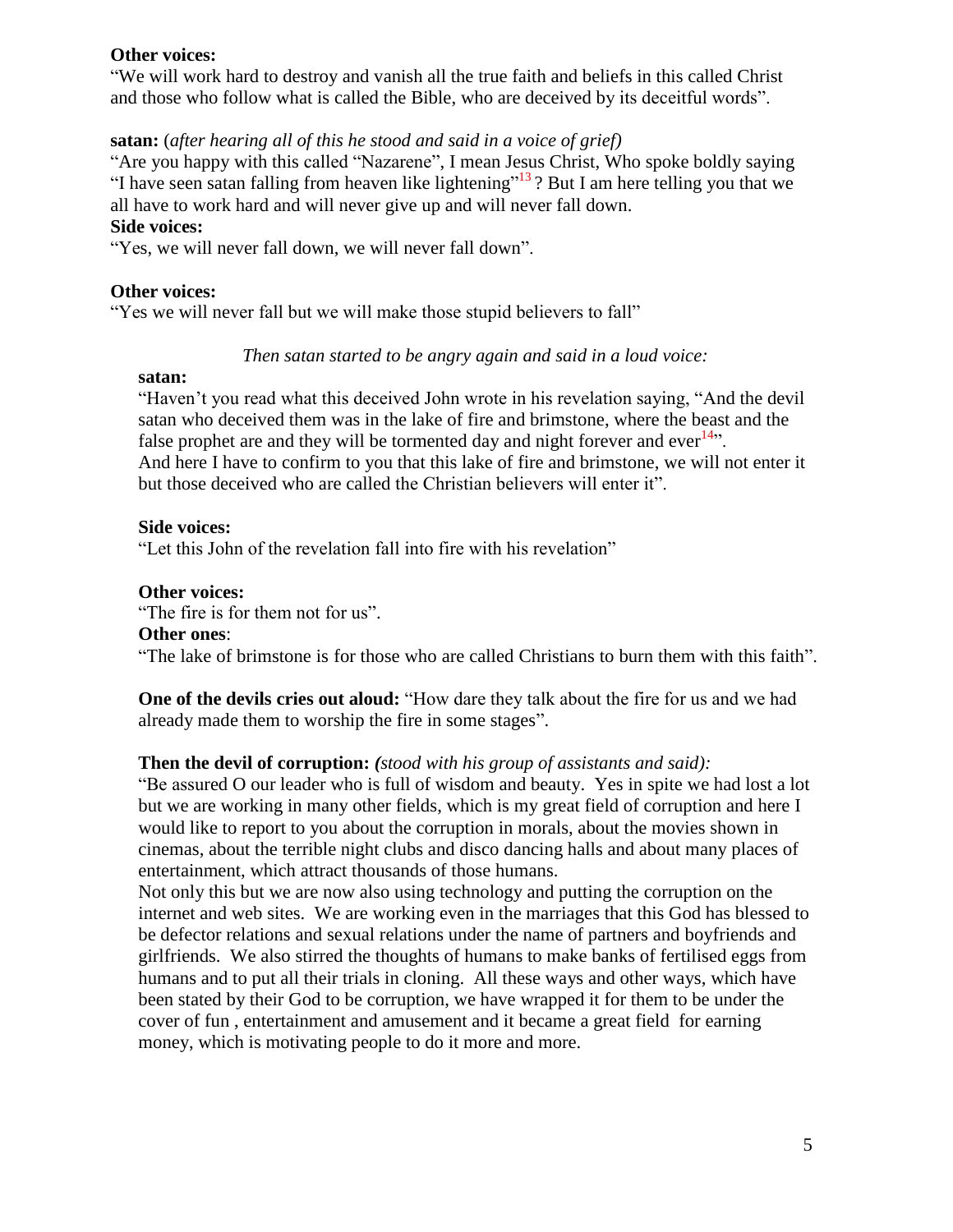We also are working hard in the field of fornication and homosexuality, which was done professionally by one of my disciples and recorded in the history of Sodom and Gomorrah."

**The devil of deviation from the truth in religion:** *(stood up followed by some of his disciples like the "devil of teaching obsession", "the devil of misinterpreting", "the devil of using one verse", "the devil of stubbornness", the devil of show off" and "the devil of heresies" and he spoke saying):*

"Be assured my master the leader. Yes I agree that we might have lost in the field of atheism but we have introduced a new thought that was not there before like "Jehovah witness', the 'Mormons' and many out of count different sects and ways that fight Christianity and attracts many of the believers to follow them. We have also introduced different understandings in the Christian faith to make Christians fight against other

Christians in the understanding of the faith. We also introduced many philosophies, which sounds nice to many believers so they follow it and become atheists but in a different way.

And I also O my master have introduced the heresies and made my disciple, 'the devil of heresies' to provide those who accept the thoughts of heresies with many verses, which they wrongly understand interpret to prove their heresies and then made my disciple, "the devil of stubbornness" to overtake them so that they do not



accept returning to the true faith; explained to them by the council of the fathers of the Church and by this many followed them and became under the name of Christianity but away from the true faith".

## **At this moment, 'the devil of prophecy' and with him 'the devil of myth' stood saying:**

"I am the one that inspired this prophetess of the seven day Adventist to make many accept her claims and prophecies, as if they are principals of the faith; and when I found it successful, I introduced many other false prophecies to make it growing more. I also have disciples of assisting devils who work in the field of: astrology, visions, reading the marks of the palm, reading the cup of coffee, reading through moving the sand and talking to the sea shells. My master, my work is very successful and the simplest proof is what is always put in the newspapers about your luck according to your star (star sign). Also from my disciples, is 'the devil of imagining' and 'the devil of show off miracles' and 'fancy imaginations' and we are all working very hard perverting peoples' minds for the coming of the opposer, whom this Apostle called Paul<sup>16</sup> mentioned in his letter to the people of Thessalonians and we have with us also "the devil of superstitions".

## **And at this moment this 'devil of prophecy' and 'superstitions' got more enthusiastic and said to satan:**

"I and all my disciples are working very hard in different directions to prepare the minds of humans to accept this opposer, who is exalting himself above all and who is to be called god. To the extent that he will sit in the temple like god $17$ . When our work will spread and overtake human minds, this will be the beginning of the great withdrawal and turning back from the true faith they had believed originally and at this point will be the fulfillment of the verse, "When the Son of man will come, will He find the true faith on earth?"<sup>18</sup> and for sure, our work needs your involvement O the great satan to support this opposer in his work as we know that he will be sent from you".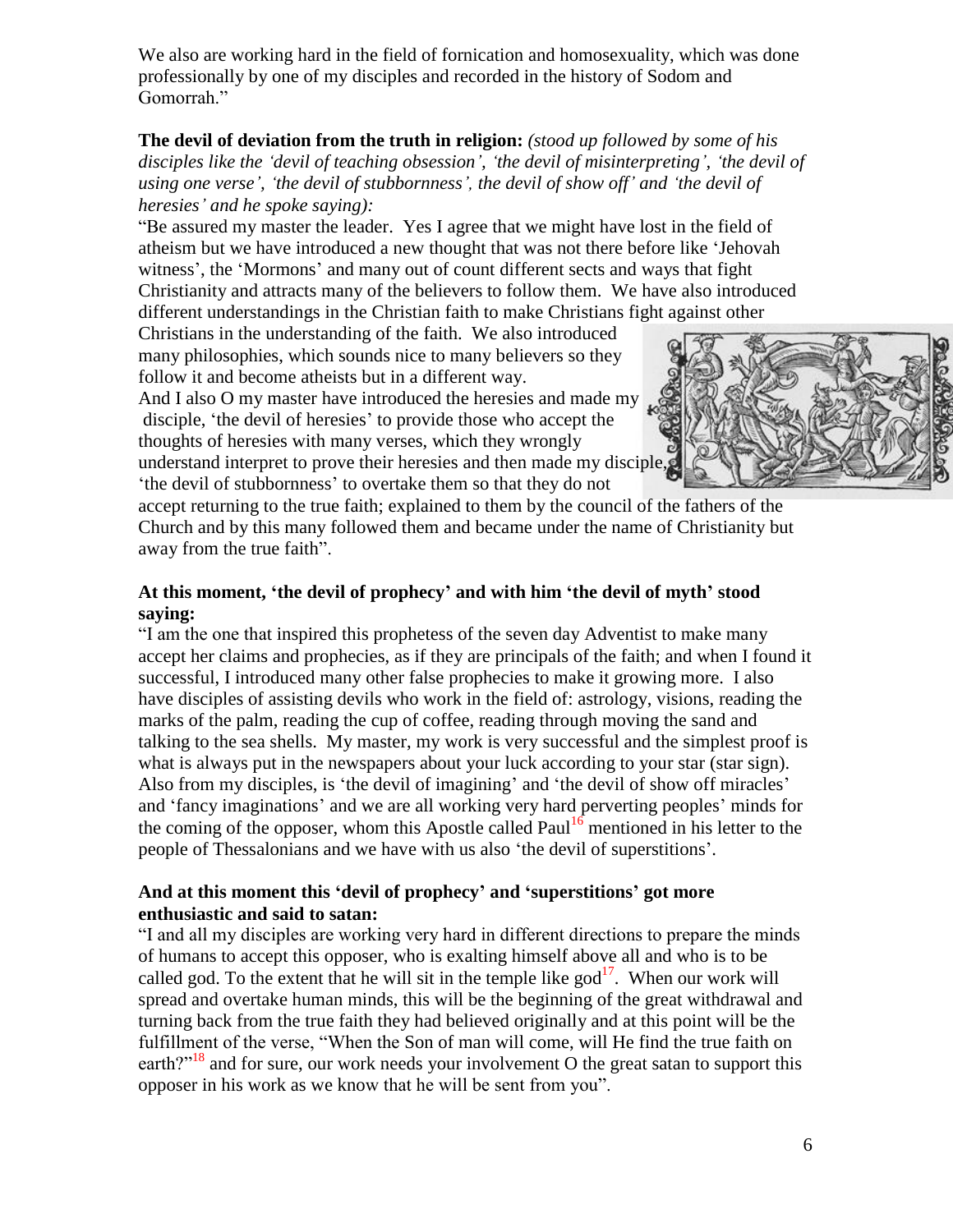#### **Here satan answered saying:**

"Yes it is me that I will be sending this opposer into the world and I will provide him with miracles and wonders and all different ways of deception, to make the people believe that he is the god; yes they will follow him and stop following this Jesus of Nazareth and by this, that Christian faith will be demolished from the earth and this will be the extension and the completion of the work I had previously started with our follower, the heretic Arius and I will revive again all the wrong thought of Lenin".

## **Then many loud voices:**

"Yes our victory will be completed, we will be victorious".

## **Some other loud voices:**

"No more of the true faith, no more of real Christianity. Congratulations to our master satan and his fellow devils. We all submit to you".

## **Some other loud voices with hysteric loud laughs:**

"He will be called the antichrist".

## **Very loud laughs filling the whole place:**

## **satan stood and said:**

**"**But I have to express to you my deep sorrow to see the Churches crowded with people and thousands go to attend the prayers and praises. Even what struck me the most is that they teach their children to also pray; so tell me my assistant chief devils what is our plan and work towards this deviated activity from our way, which those deceived people who are called the believers follow?"

## **Here the 'devil of superficial worship' stood saying:**

"Our master and great leader, be assured that we did not leave them alone but we interfered to put to no effect their prayers; to be superficial or at least to be confused without concentration to make their prayers rejected and not accepted. I"ll tell you my master that I have my professional ways in making the peoples" minds astray while praying and just they start to pray, I direct their minds to different thoughts and make them stray in different things or remember some important issues of life and business to think about; to the extent that the person forgets that he was originally praying. Added to this my master, is the many prayers we made them perform just by the tongue, to the extent that their God Himself blamed them saying, "These people worship Me with their lips but their heart is away from  $Me^{19}$ .



Yes my master be assured that their prayers no more became a true prayer because it is just done so without a real relationship with their God; it became words without spirit and by this, it is not accepted. Instead of the deep strong prayers, I replaced it with different business, confusion and straying and the same thing I also have forced on those believers in their fasting".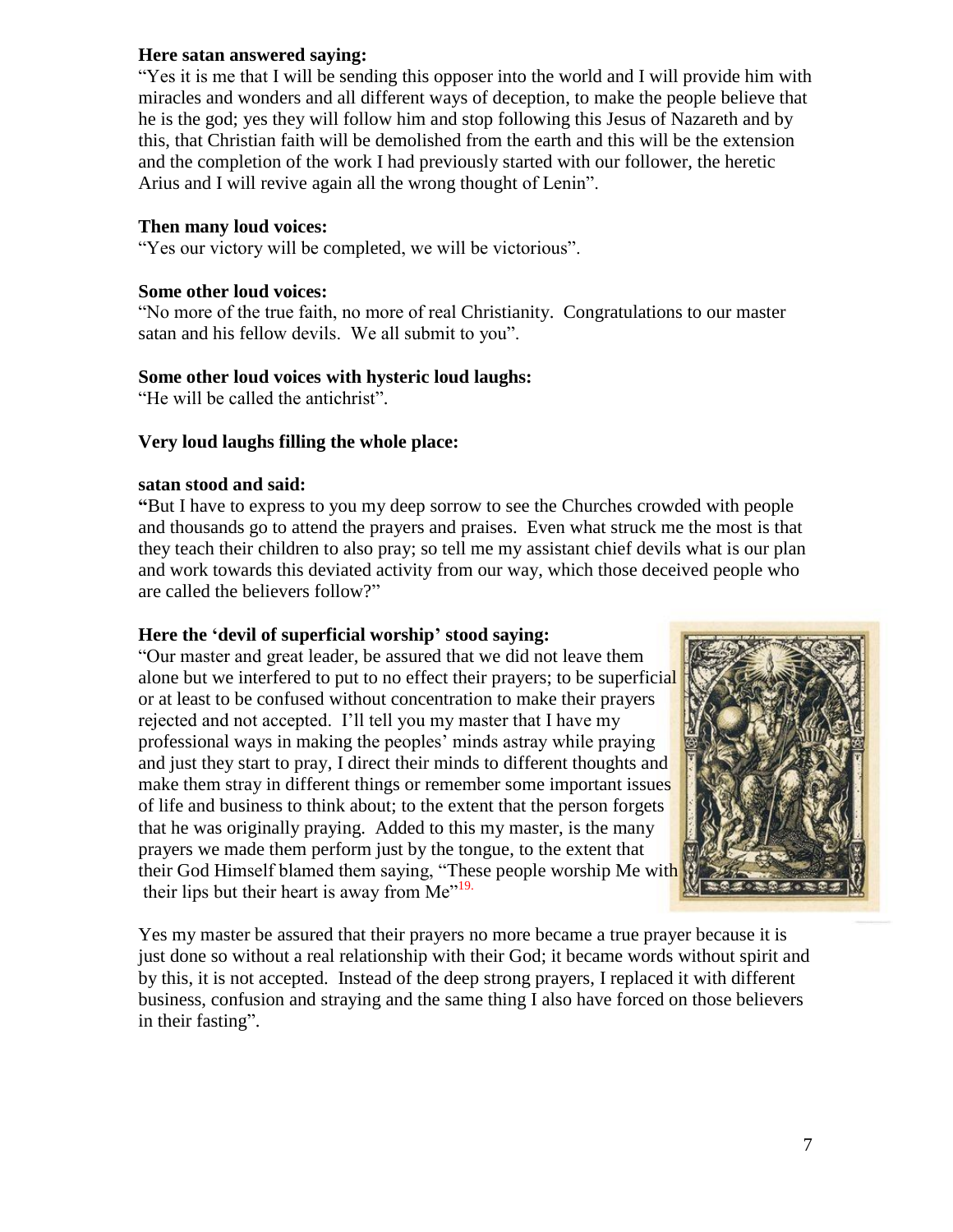## **Loud voices from the hall:**

"Well done "devil of superficial prayer". Yes the best way is to make their minds astray. Let it be continuous that you confuse their minds and occupy them with different businesses.

#### **Here the devil of business stood and said:**

"Here I am my master the great leader, using my very powerful weapon "the business of this world" and made people busy to replace the love of God in their hearts with the love of the world. Also instead of them working hard to build the kingdom of God on earth, I occupy their minds and make them busy with different things of this world, which their Bible says, "And the world is passing away and the lust of  $it^{\cdot20}$ .

I have used my means to make these people busy with their work, this other with his house, this one with his family, this one occupied by fun and entertainment, this one a slave for money collection, this one busy with sexual immorality..etc... And by this, God no more exists in their care. Even those worshippers, I made them busy by renewing and rebuilding the houses of the Lord and left behind the Lord of the house Himself.

Even the monks who are supposed to be fully dedicated, I was able to busy them with different things so that they are left with no time for true deep prayers but just what they recite for ritual prayers. Even those ritual prayers they pray, I made them do it quick for the sake of time and I left them no chance for meditation and worship and by this, the life of solitude and dedication to God became lost. I invented also that when the monks work together, that they have conflicts with one another and become angry and to judge one another. Added to this, I also make them have lengthy talks in which they fall in many sins, while chatting together.

Even those monks who took their places away for solitude, I caused visitors to go to them to busy their time and praise them for their deeds".

#### **satan answered:**

"Well done, well done "devil of business"; I encourage you to continue your work and here I am to help you if you need any new thoughts or inspiration to busy those humans. Just ask.

#### **Loud voices from the hall:**

"That is wonderful O you the great "devil of business". Yes make them busy. It is better than to pray because the prayers burn us".

#### **Other voices:**

"This is a great idea! To be busy with different things than to be busy with God".

## **Here 'the devil of anger' and 'sharpness' followed by his group of assistant devils stood saying:**

"My master and leader great satan. I am the greatest and more active of all your followers and among them, I am the largest in the field of my works and achievements. That is why as you see when I stood, many of my assistant devils stood with me. Among my assistants are: 'the devil of fights', 'the devil of conflicts', 'the devil of misunderstanding', 'the devil of wars', 'the devil of intrigues', 'the devil of plots' and 'the devil of riots'. Then he continued saying: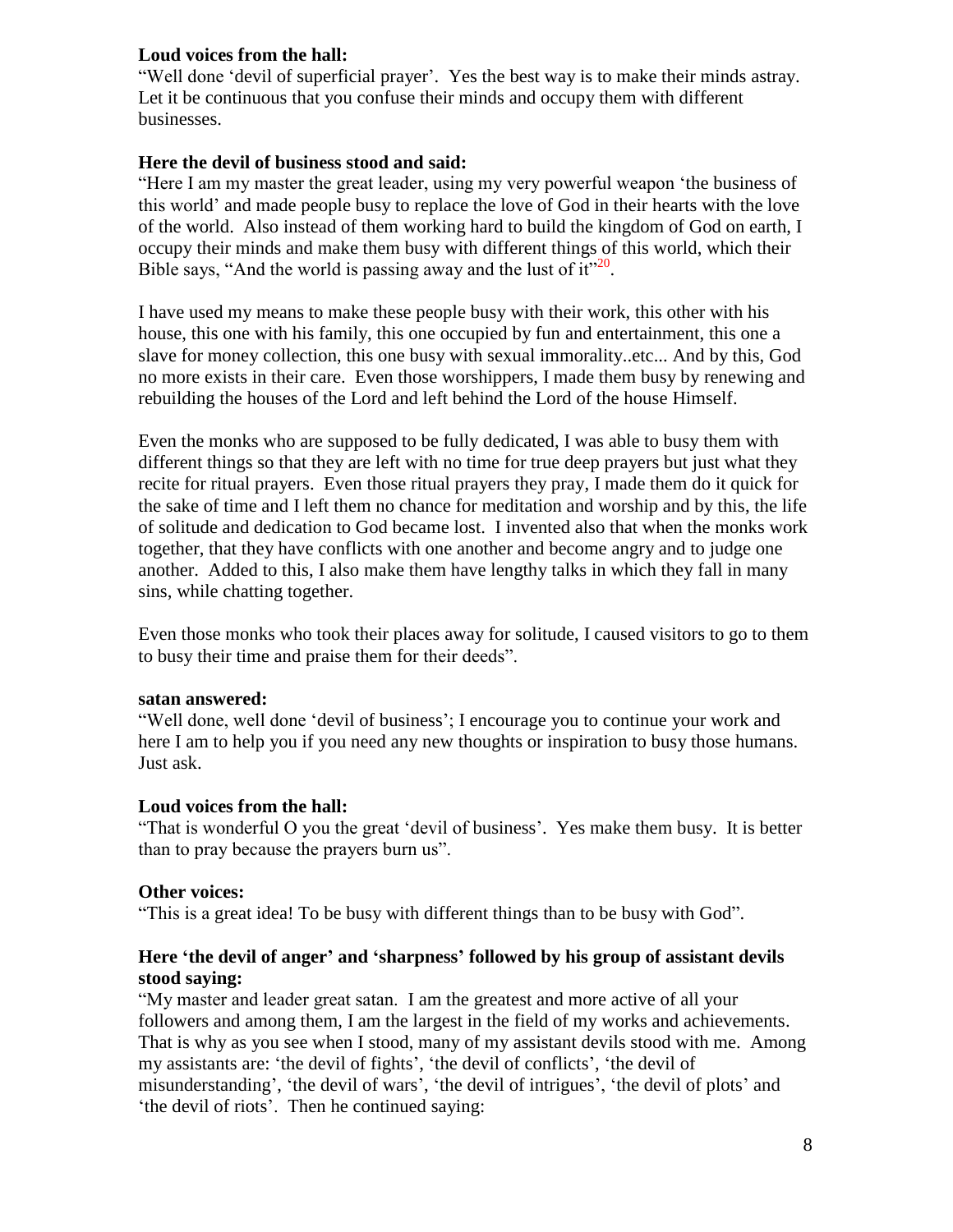"I also co-operate with my friend "the devil of personal honour and dignity" and his spiritual son 'the devil of extra sensitivity' and these work very well with me to inflame the fire of misunderstanding then conflicts and fights and we are always working like a team."

#### **Loud voices from the hall:**

"Great is this way of team work and co-operation, O you the hard working devils".

#### **Other voices:**

"We want to hear about your experience and achievements in that field"

#### **Here 'the devil of anger' and 'sharpness' continued saying:**

"I am the one who inspires "the devil of intrigue" and "plot" to interfere between two persons by intrigue thoughts and inflame the hatred in ones heart against the other. As a result, one of them will insult or rebuke the other and then I quickly call on" the devil of personal dignity" to move the insulted person to take an action to defend his honour and he always starts bringing with him 'the devil of extra sensitivity' to stir this person not to accept such an insult against his honour and when this fire starts, I quickly send to them my assistant, 'the devil of fighting' to make it turn to be a fight then quickly my other assistant, "the devil of conflict" comes in between to make them conflict; sometimes for years. And I assure you that everyone of my assistant devils are professions in their work, having very long



experiences with humans and in many cases, those people who accept our ways are delivered to 'the devil of enmity' to work in them and to plant enmity in their hearts against each other and by this, they cannot have Holy Communion. Then eventually they become away from the Church and then it leads them to be fully away from God.

#### **Here the devil of adultery strongly stood saying:**

"I am also our leader, like the devil of anger, one of your most active devils but I can tell you that I am more successful than them all in my influence and authority over those weak humans. I have put in them the material that helps my work, i.e. their instincts inside them especially in their teenage years and continuous to their old age. I am capable to make the majority fall in many sexual things, but I tell you my leader that sometimes my activities covers a whole city. I think you remember what I did in "Sodom and Gomorrah" and made them fall in homosexuality and fornication with all its different types. I also succeeded to

make the men not satisfied with one wife but to take for themselves few wives. As well as this, I pushed women to fall in prostitution and to follow unlawful sexual relations. I also succeeded in causing diseases as a result of these wrong sexual practices: like "aids", which is transferred to their partners and children and also like "syphilis" and "Gonorrhea".

I had invented a new way to deceive them to think that this is not adultery nor fornication but is just entertainment and amusement and there is nothing wrong with it because it is an instinct in the humans. In this regard my dear helping friends, those who assisted me were: "the devil of deception", "the devil of homosexuality', 'the devil of enticement', 'the devil of fun' and 'the devil of enjoyment'.

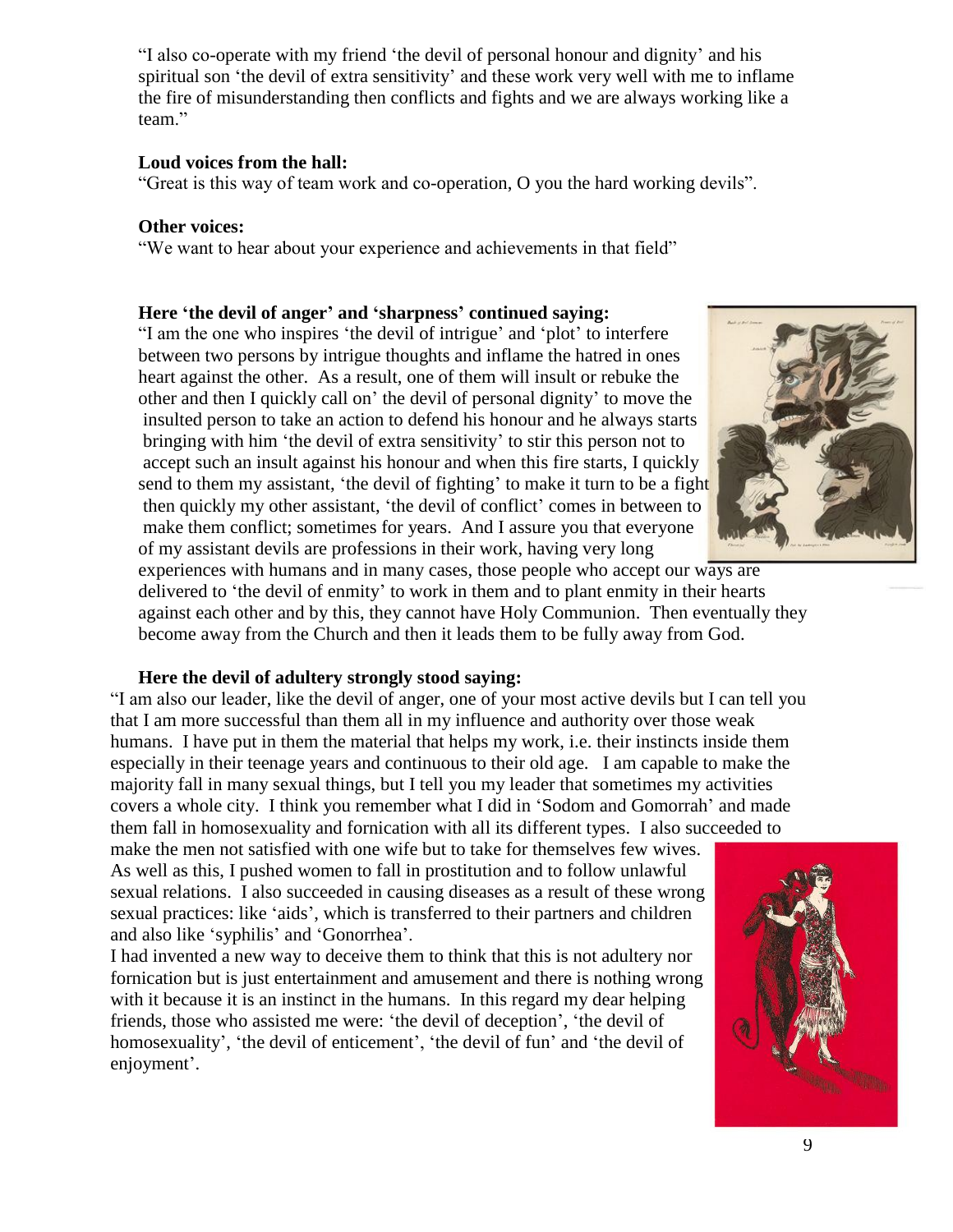I can prove to you my dear leader how successful my work is and how dangerous it is for those believers so that Solomon the king said about me and the sin of adultery that I introduce to humans, "That it has cast down many wounded, And all who were slain by her were strong men". 21

#### **Here satan stood with a big smile saying:**

"I congratulate "the devil of adultery" for his activity and great success. Accordingly I decided to bestow upon him and 'the devil of anger' the medal of great satan. I also ask him to tell us more about his experiences that his disciples in the "University of the Authority of Darkness' would learn from it".

## **Side loud voices:**

"Well done and continue the "devil of adultery" and "the devil of anger". May your work be always continuous".

## **Other voices:**

"Be strong for more success and making humans to fall in sin".

## **The 'devil of adultery', being proud of himself continued saying with a puffing up enthusiasm:**

"I am the one that was accompanying Augustine in the beginning of his life and also this lady Mary the Egyptian in the early years of her life. I have accompanied all those adulterers in their life and made them even at the last minute, at the point of death desire a bit more time in life to enjoy more sex and behold those who follow me to the end, are now chained with us in hades.

To prove to you my great success that those who call themselves Jehovah witnesses are preaching that the angels had committed adultery with human females and from them, they got mighty men like Nimrod. I also have pushed the wise philosophers of paganism to preach with a god of fertilising and his work is for the people to have sexual affairs and many people worshipped that god. I have to be honest here and say that my biggest enemy is what is called virginity, which was invented by those humans who deprive themselves from enjoying sexual practices. That is why I am putting the majority of the power of my assisting devils in fighting this heresy of virginity and its friend the chastity.

I was even able to make some monks after they vowed themselves for virginity, to break it and leave the monasteries and marry. I know that some of their leaders like "John Cassian" has written books against me, I also admit that I tried with many of them like this man 'Anthony the great' to entice him with different pictures of women but he did not accept it. I know my master that I never give up and I will continue to fight them even if some does not accept my temptation but for sure there are many others who will accept.

I thank you my leader for your encouragements, granting me the medal of the great satan and behold I vow before you and all the devils, that I will continue to work more hard if possible, to spread adultery in the whole world.

## **The 'devil of adultery' sat down while the hall was filled with great sounds of clapping for his success.**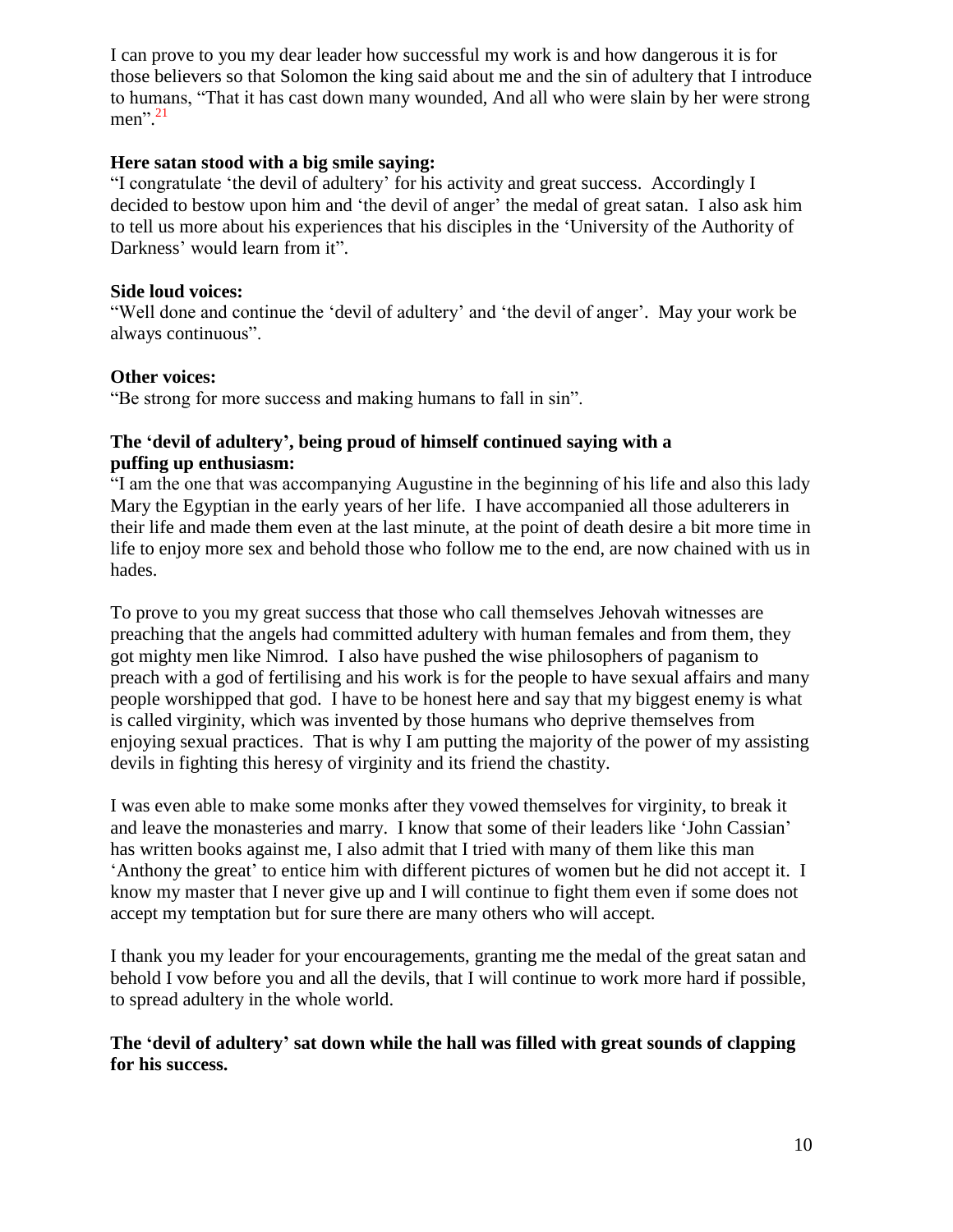## **Loud voices from a different side:**

"Continue more and more O great "devil of adultery", let beelzebub be with you".

#### **Many outcries from the hall saying:**

"Put to death virginity, put to death celibacy, no chastity from now and on. Away with virginity, let adultery and enticement grow more and more."

#### **satan then stood showing a sad face saying:**

"Yes I know all what you said but I am still annoyed from the existence of faith on earth. We have to put all efforts to demolish it. Where is my assistant "the devil of Atheism"? Where is his work and activities? Are you waiting till faith will grow and destroy our kingdom? As you see paganism is almost not there anymore because of Christianity and also as you see communism vanished from Russia and replaced by faith in this Christ. Why is my "University of Authority of Darkness" not anymore graduating giant devils to destroy the faith and belief in God, as it was in the early generations before this Christ came to earth. I am deeply distressed that all our old work became fruitless."

## **The devil of atheism hearing this stood saying:**

"I beg your pardon my master the leader O you the old cunning serpent. Yes I agree with you that the heroes of the faith were stronger than us and performed many miracles to deceive the simple men and believed by their preaching but I would like to assure you leader, that communism did not fully vanish but there is still for us camps in some other countries away from Russia. Also we have full countries worshipping 'Buddha', 'Brahma' and 'Confucius' and behold the far east is full of those people who worship them and they have thousands of temples for "Buddha" and "Brahma" with worshiping statutes of stone who put foods for it in their silly minds and those people are in the count of two milliards. So this means that paganism did not fully vanish but it is there under the cover of a false religion. I work very hard with my dear friend 'the devil of doubt' to demolish the faith as much as possible."

## **Here the 'devil of doubt' stood saying:**

"My great and mighty leader, the old serpent<sup>22,</sup> who is the most cunning of all creation and also full of wisdom. I am pleased to tell you that my assistants and I are putting all efforts in demolishing faith and at least shaking it. I want to rejoice your heart by informing you about the profession of my followers. One of them is called the "Biblical criticism". This active assistant devil has introduced this new science and preached it even in some theological institutes and the many books under the name of Christianity. This had a strong effect and one of our fruits is that some Christian denominations had taken off some of the books of the Old Testament from their Bible. Our leader we are also more proud that you planted this science of 'Biblical criticism' in the minds of clergy and you can imagine how great this is affecting them and their congregations".

## **Here satan answered him saying:**

"But don"t you see that many theologians and teachers of theological colleges had responded to those books with strong proofs to show its falseness?"

## **'The devil of doubting' answered:**

"Yes I know this but it is enough for us that many religious leaders have accepted and followed our way and this itself deserves your encouragement and appreciation.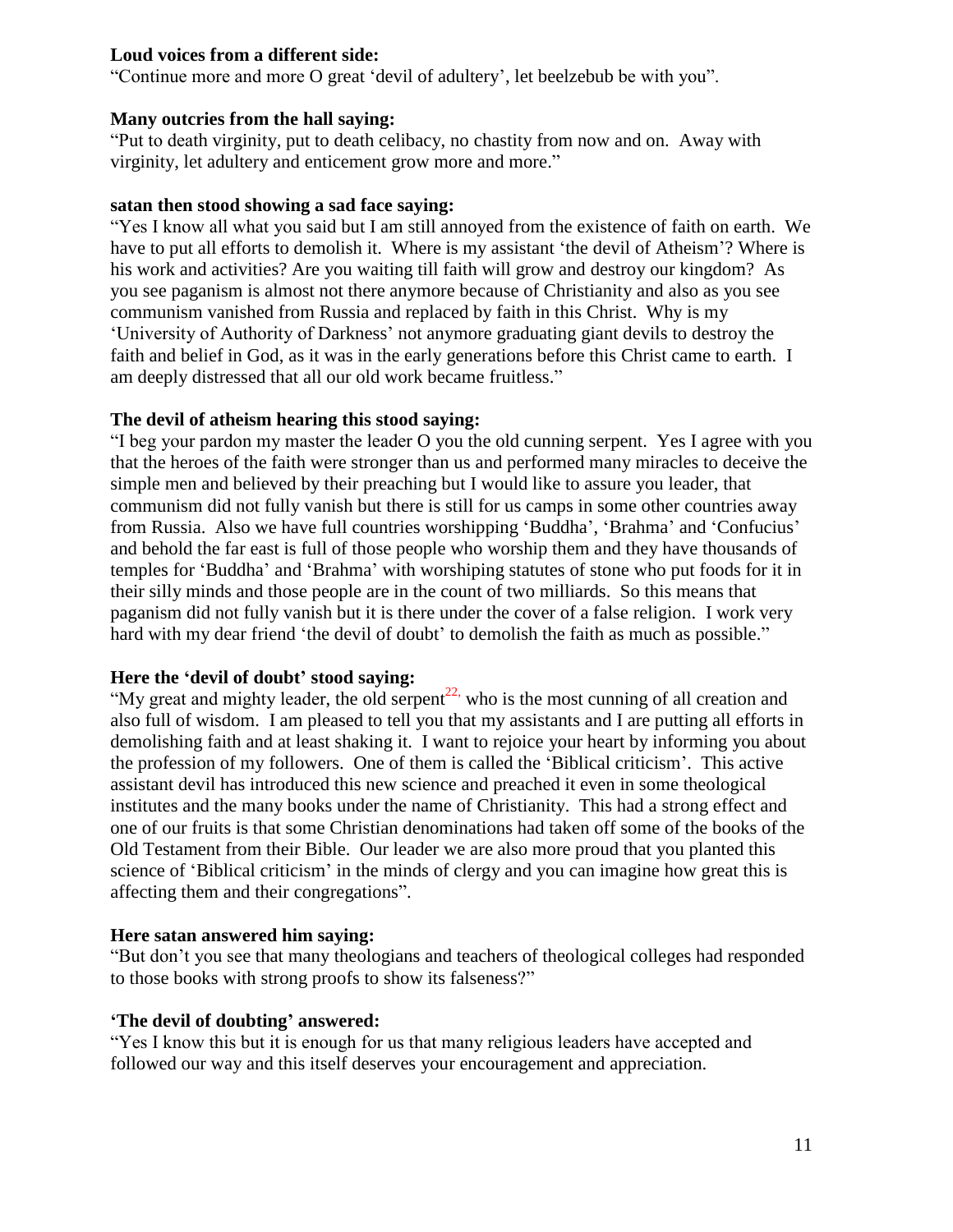I would also like to tell you about some other devils working with me like "the devil of interpretation of the bible verses", who works on grounds different from its true understanding and helps the 'devil of using the one verse' or even half of the verse to mislead the people to go on a wrong way from the true Christianity. Also helping me was "the devil of modern translations", who translate the Bible from its origin in a way to match their thoughts; like the new world translation of the scripture, which contains a lot of wrong understandings away from their original true faith. We also have this translation of the watchtower of Jehovah witness. Also we have been assisted by "the devil of literal application of the verses' and 'the devil of the extensive symbolic explanation of the verses' in which some great scholars like Origin have been mistaken.

Our master don"t you count it a great victory for us that now we have many denominations all under Christian faith and they are fighting each other. We also have "the devil of the personal thoughts and interpretation" to the Bible verses, which caused many people to interpret the verses according to what is in their minds and follow it, forming a new group under the umbrella of Christianity and by this we have hundreds of different Churches and Christian groups; they are all different but under the same name of Christianity.

Have your forgotten that we are the ones who have been behind the heresy of Arius, Macadoneous, Nestorius and those different beliefs of the middle ages and so on. Based on all of this, don"t we deserve your encouragement and congratulating us for this achievement ?

#### **satan stood saying:**

"Hearing this I congratulate you and I also bestow upon you the medal of great satan".

#### **Loud voices from the sides:**

"Great is your work O "the devil of doubting", we all support you to grow more and more".

#### **The devil of modernising stood saying:**

"My great master and leader satan. Actually more than all I deserve the top medal of great satan for I was able to modernise my old attacks against the faith, which was known by the heresies to give it a new shape that agrees with the new civilisation and technology and to be accepted with the spirit of the modern age we are living".

#### **Voices from the sides:**

"Explain to us what you mean, O you the devil of modernising".

#### **'The devil of modernising' continued saying:**

"The heresy of Aryanism, which Athanasius the Apostolic fought with all his power, simply made their Christ as a normal human and this was answered by Athanasius and not accepted anymore. With research we modernised it, to put the thoughts of lifting up humans to the level of Christ and by this, we achieved the same result. Our target here was to make those humans, who are created from the dust equal with Christ as if there is no difference between Him and them. Christ is a Divine nature that united to a human nature Now our new understanding we introduced that the humans had united to the Divine nature or say "became gods" and by this we achieved the same result of our disciple Arius. This my master is what we call the modern Aryanism".

#### **Side voices:**

"O how smart is this idea? How did you achieve it?"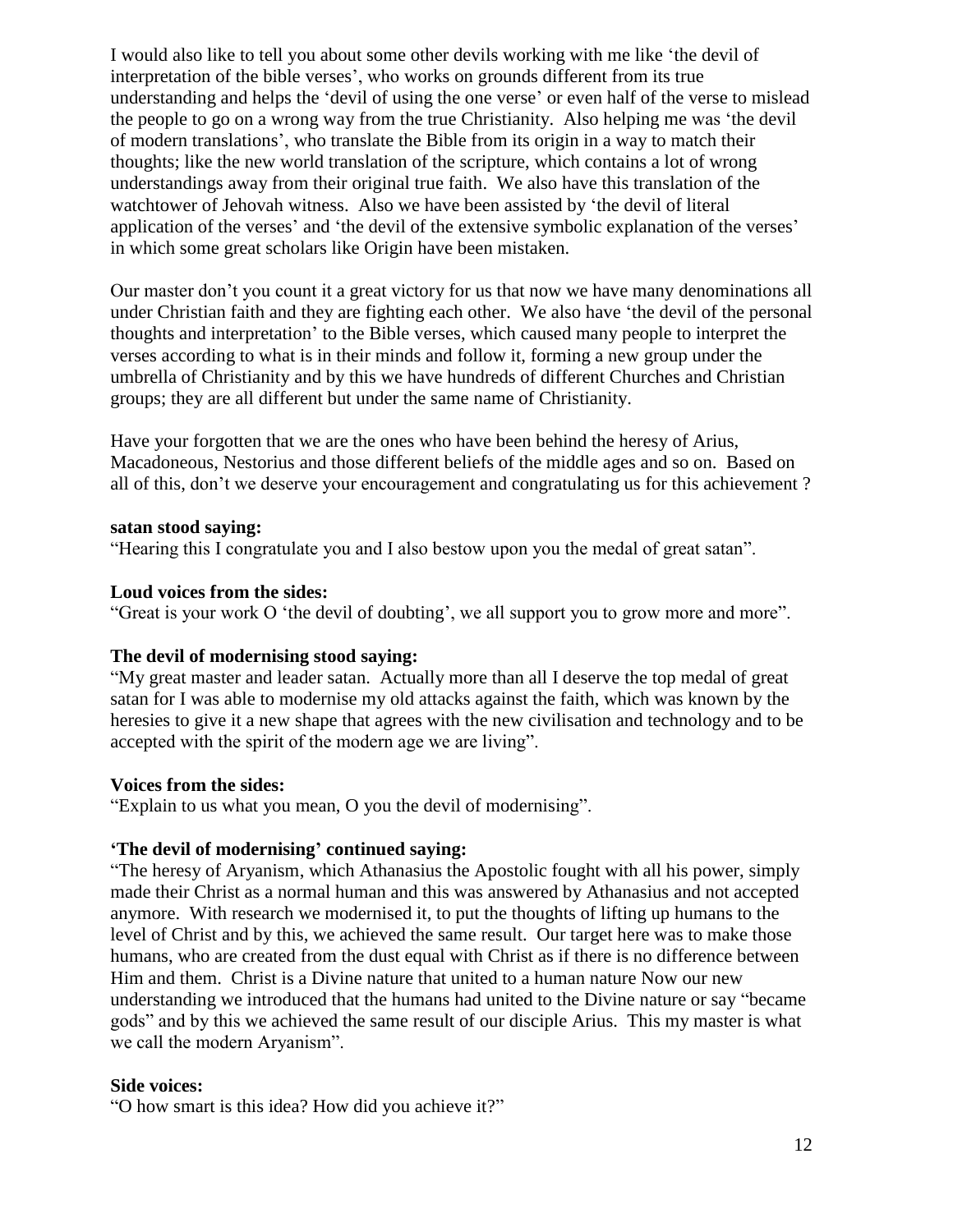## **The devil of modernising continued saying:**

"I have put in the minds of some teachers of theology to preach (making man like God) and I give them wrong interpretation to the verses of (partakers in the Divine nature) and they accepted what we put in their minds, especially the many theologians in the west and they put it in books which spread to the east also. According to this, those theological teachers of the east believe this thought and made it accepted to their people. They started to miss present the sayings of the holy fathers of the first Christian generations, claiming that those fathers support their new thoughts and moreover we have made those teachers, who accepted our new invention to attack the defenders of the true faith and accuse them that they deviated from the truth".

#### **Loud voices:**

"Unbelievable are your smart ideas, O "devil of modernising".

## **devil of modernising answers:**

"I have many other more experiences I can tell if my master satan wants".

## **Here the hall was full of loud clapping with voices saying:**

"Yes fight the true faith, yes defeat the true faith, and yes, yes use all ways to demolish the true Orthodox faith".

## **Here stood 'the devil of false prophecy' saying:**

"We have heard from the devil of Atheism that what helped the true faith to spread is the miracles performed by the Apostles and the fathers, the leaders of the Churches. Here we thank you our master the leader for your true promise that you will send the opposer, who will claim himself to be God and that you will support him with different wonders and miracles preparing for the general deviation and denying the Christian faith. We ask you to give us this gift with which we deceive the believers to prepare their minds for receiving and accepting the opposer. We have started already by introducing visions and dreams for those who accept them, to make them deviate from the true way and also fall in pride and puffing up and by this, the grace of God will leave them."

## **At this point 'the devil of magic' stood saying:**

"I also have done my part and I tell you my master that hundreds of humans accepted my ways and they are seeking my interference to solve their problems. I tell you my master that my assistant, the devils are working hard since the days of Moses the prophet till now and continuous. They convince people that when things go wrong in their lives, it means

that there is a devilish act that has been done against them and they need to seek our magic work through our followers the magicians to stop this act and we keep recycling things to keep them under our authority to the end of their lives".

# **Here 'the devil of the self' stood saying:**

"Why are you upset and sad O master and leader, thinking that the worship of idols had demolished from the world? No my master, I inform you that I am the new idol whom most humans worship. We don't need any more stone idols to be worshipped but we are capable to inspire in their thoughts, that every persons" self is his idol to worship.

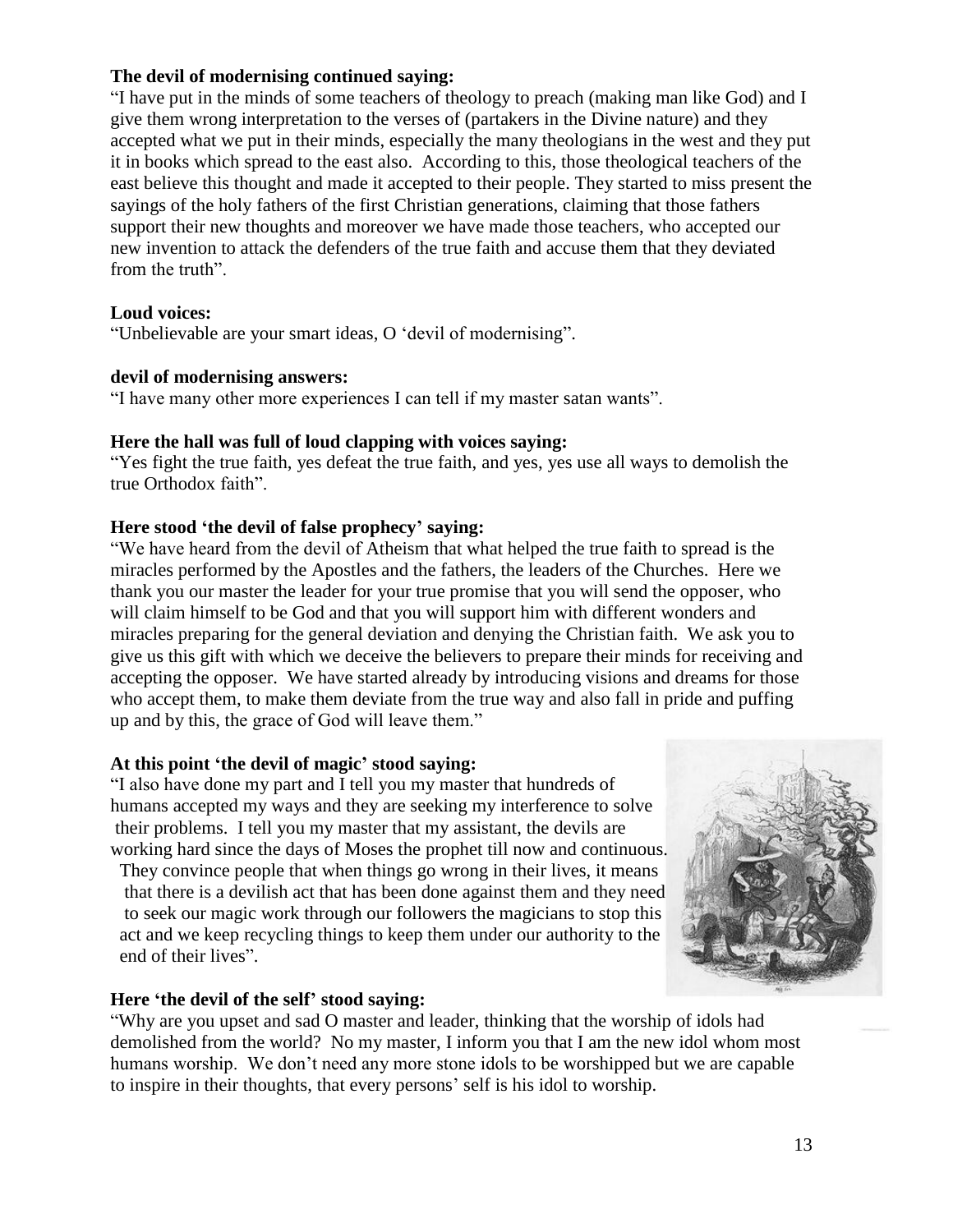They accept our ideas and we make all their effort turn around the ego of themselves and how to be exalted and honoured and highly accepted among people. Even in the service of God, we introduced the self and also in the social services for Governments and officials. Our success also reached to the sermons in the Churches; we made the preachers prepare their sermons to show off knowledge for their self praise rather than to be targeting, "Building the kingdom of God".

## **Loud side voices:**

"Very great is "the devil of self", very great is your work, "the devil of self"".

## **Here 'the devil of self' continued puffed up saying:**

"I have many assistant devils like, "the devil of love of the world", "the devil of selfishness", 'the devil of having the greatest portion', 'the devil of greed', 'the devil of enjoyment and amusement' and many other devils who work with us".

## **Here 'the devil of entertainments and amusement' proudly said:**

"I am the greatest and most achieving among those devils we mentioned. I am the one who creates the ideas and deliver it to the other devils here just mentioned to work with it to the humans, who very easily accept our ways and are anxious to have it. Look now how many people are greedy, selfish, break the fasting because of food, money worshippers…etc…?

## **Here 'the devil of authority and government' interrupted him saying:**

"No it is me the greatest and the chief of you all because I put in the mind of the older to practice authority on the younger, on the man to practice authority on the woman and the ruler to practice the authority on the ruled. I made many people pay bribes to achieve high positions just to enjoy practicing authority. Even in the Churches, those priests who accept my thoughts rule over the sheep and forget that they are servants for them and by this, I convert their shepherd-

ship role to be a position of authority, pride and ruling over others to enjoy the fun of greatness".

## **Here satan stood up saying:**

"You are my great assistants, so let us all put hands together to push those humans to accept our ways, which will lead to their destruction".

#### **Side voices:**

"We request rewarding "the devil of the self" and his assistants".

#### **Other voices:**

"We are very glad to hear that the self became the new idol worshipped by most humans".

#### **satan answered saying:**

"In response to your request, I decided to grant "the devil of the self "and his chief assistant devils, the medal of the great satan with my congratulations to their activities and success.

## **The hall is filled with loud clapping with different voices here and there.**

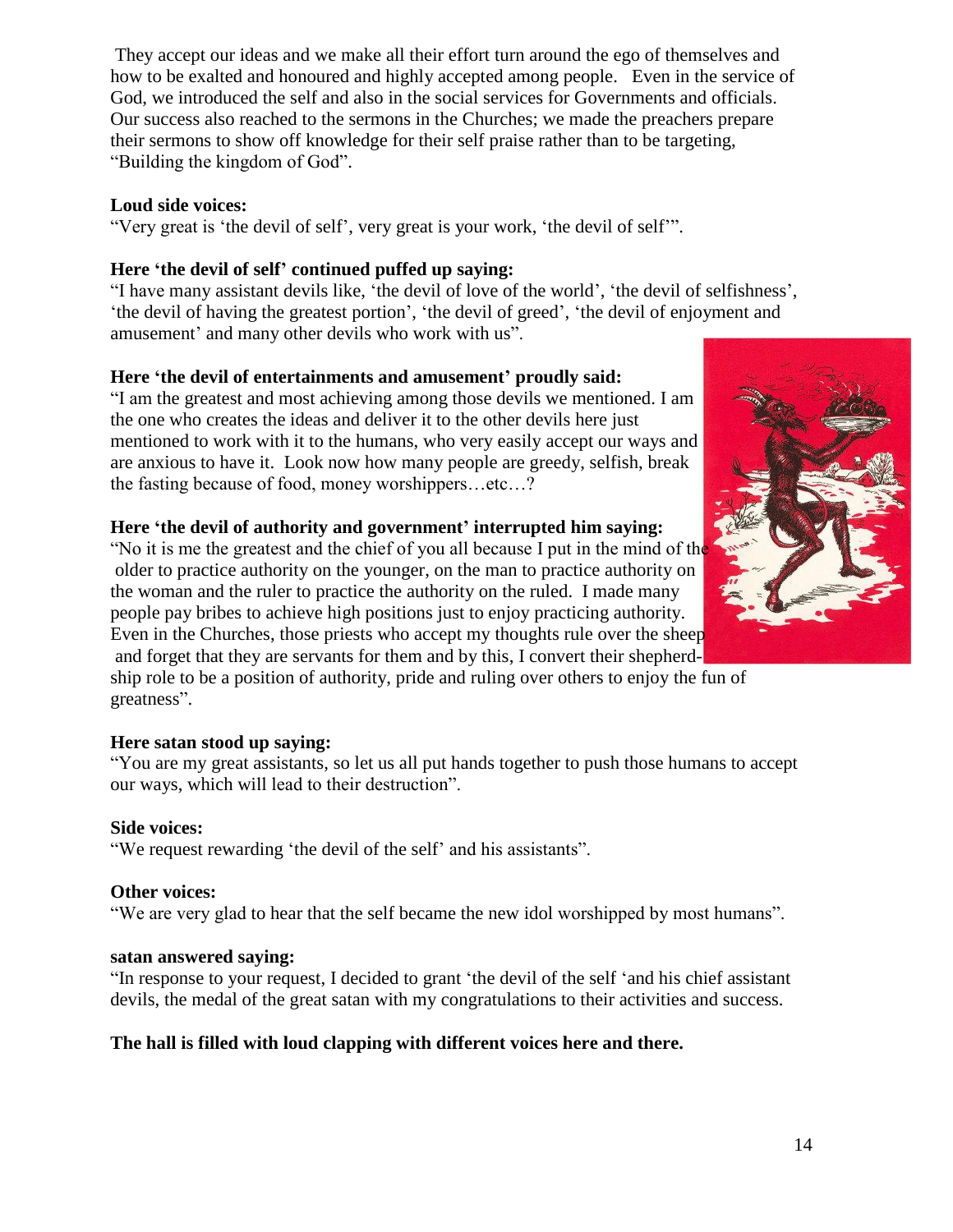## **Here 'the devil of cruelty' stood up saying:**

"Permit me to talk O my great master, who is named "the dragon" being one of your well known names<sup>23</sup>. I am your very faithful servant and very strong in my work. I am the devil of devils. Is there is one of your chief assistant devils who destroyed tens of humans? I had destroyed thousands and millions. I am the one that possessed the mind of Nero, the Roman king who burned Rome to kill thousands of Christians. I am the one that possessed the mind of Diocletian to kill the greatest number of Christians in his time. I am the one that inspired humans to make the atomic bomb and also the hydrogenic bomb, which killed thousands of thousands. I am the one that inspired humans to create the different chemical, weapons which killed and defamed thousands of humans. I am the one who inspired them to make rockets and the different mighty weapons of destruction. I am the one that stirred the fights and wars between countries, causing massive deaths. I am the one



who always stir - hatred and envy and I am the one behind all conflicts and fights in families; between brothers and sisters and all kinds of people. I am the one who worked from the very beginning, stirring Cain to kill Abel. I am the one…etc…

## **Here he was interrupted by very loud voices from all around saying:**

"Great! how fabulous! you are the greatest O You "the devil of cruelness". We didn"t know about the great success of causing death to these multitudes of humans, we all support you. Our banner is: "there is no mercy". Mercy is a character of the weak but cruelness is the character of the strong. Continue more and more and we request our master satan to reward you also"

## **At this moment satan stood to conclude this loud session as It became too long but he heard many voices and outcries from the crowd. From the professors of this University of Darkness.**

he heard:

- The devil of rebellious' asking for a speech.
- The devil of enticement' asking for a speech.
- The devil of depression' asking for a speech.
- The devil of dishonesty' asking for a speech.
- The devil of faults of the tongue' asking for a speech.
- The devil of rumors' asking for a speech.
- The 'devil of blaspheming' asking for a speech.
- The devil of delaying repentance' asking to talk to tell his interesting experiences.
- The devil of despair and giving up' asking for a speech to explain how he makes humans end their lives.
- The devil of corruption' asking for a speech.
- The devil of bribes' asking for a speech.
- The devil of negligence and forgetfulness' saying, "How come you didn't consider my great role"?

And many other devils cried out saying, "We also ask to be given a chance to present our experiences and hard work".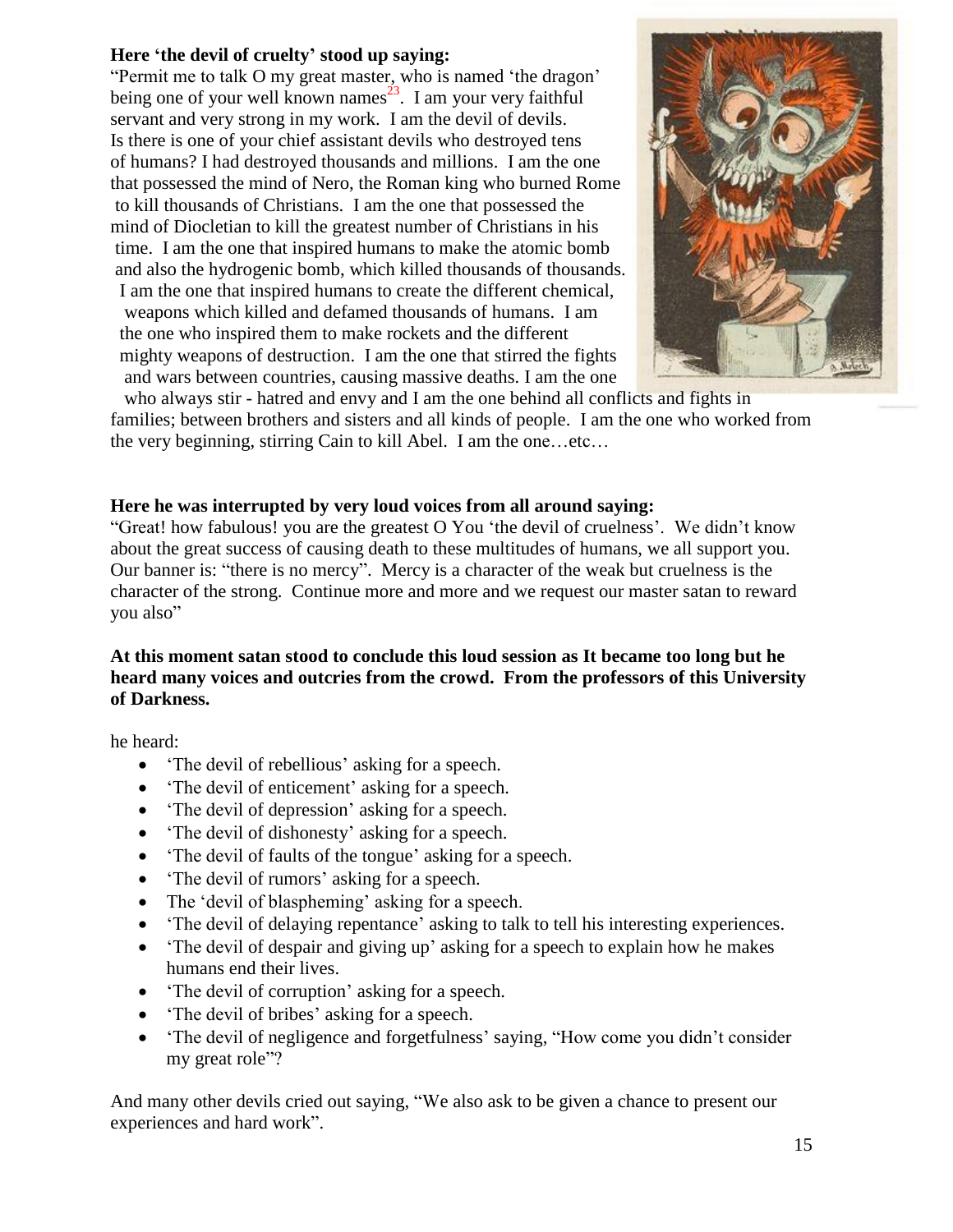Here satan stood putting his hands up saying, "We have to finish now and I promise you with another session to give you all a chance to tell us about your achievements and success.

satan started moving to leave the hall and everyone also moved with terrible loud voices here and there waiting anxiously to the promised other session.